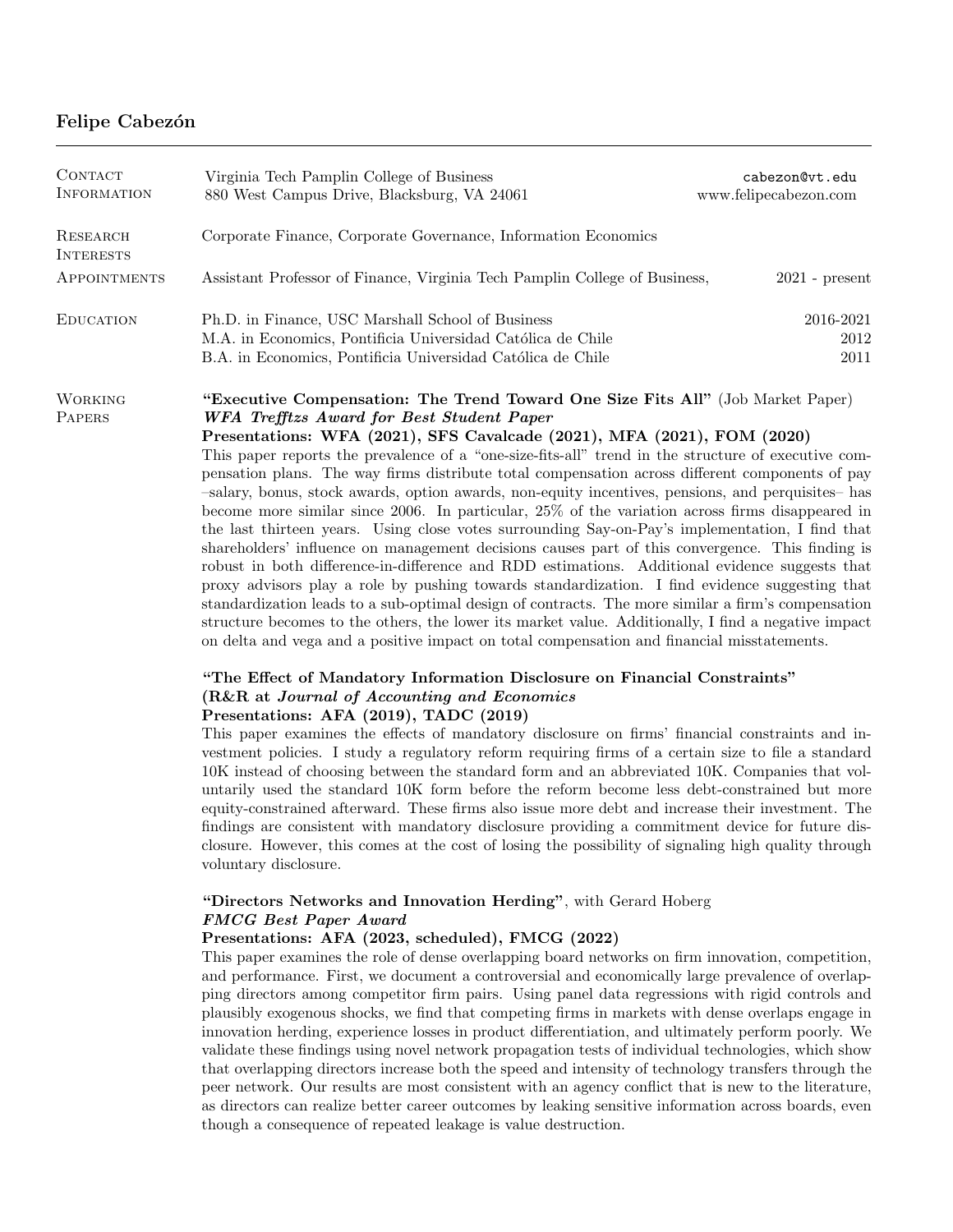| WORK IN<br><b>PROGRESS</b>                                              | "Green Incentives in Executive Compensation Plans and Firm Value", with AJ Chen |                                                                                                                                               |  |
|-------------------------------------------------------------------------|---------------------------------------------------------------------------------|-----------------------------------------------------------------------------------------------------------------------------------------------|--|
|                                                                         |                                                                                 | "The Product Market Reaction to Opaque IPOs. Evidence from JOBS Act"                                                                          |  |
| NATIONAL MAJOR<br><b>FINANCE</b><br><b>CONFERENCES</b>                  | 2023                                                                            | American Finance Association (AFA): "Directors Networks and Innovation Herdingl"                                                              |  |
|                                                                         | 2021                                                                            | Western Finance Association (WFA): "Executive Compensation: The Trend Toward<br>One Size Fits All" (discussed by Vicente Cuñat)               |  |
|                                                                         | 2021                                                                            | SFS Cavalcade North America: "Executive Compensation: The Trend Toward One<br>Size Fits All" (discussed by Dirk Jenter)                       |  |
|                                                                         | 2021                                                                            | Midwest Finance Association (MFA): "Executive Compensation: The Trend Toward<br>One Size Fits All" (discussed by Zhi Li)                      |  |
|                                                                         | 2020                                                                            | Finance, Organizations and Markets (FOM): "Executive Compensation: The Trend<br>Toward One Size Fits All" (discussed by Wayne Guay)           |  |
|                                                                         | 2019                                                                            | American Finance Association (AFA): "The Effect of Mandatory Information Disclo-<br>sure on Financial Constraints" (discussed by Toni Whited) |  |
| <b>MAJOR FIELD</b><br>CONFERENCES AND<br>DOCTORAL<br><b>CONFERENCES</b> | 2022                                                                            | Financial Markets Corporate Governance Conference (FMCG)                                                                                      |  |
|                                                                         | $2020\,$                                                                        | <b>USC FBE Seminar</b>                                                                                                                        |  |
|                                                                         | 2019                                                                            | Uandes Corporate Finance Conference                                                                                                           |  |
|                                                                         | 2019                                                                            | Trans-Atlantic Doctoral Conference                                                                                                            |  |
|                                                                         | 2019                                                                            | Trans-Atlantic Doctoral Conference (discussant)                                                                                               |  |
|                                                                         | 2019                                                                            | UC Economics Alumni Conference                                                                                                                |  |
|                                                                         | 2018                                                                            | SEC Doctoral Student Symposium                                                                                                                |  |
|                                                                         | 2018                                                                            | UC CFEA Conference                                                                                                                            |  |
|                                                                         | 2015                                                                            | Annual Meeting of the Economic Society of Chile (SECHI)                                                                                       |  |
| HONORS AND<br>AWARDS                                                    | 2022                                                                            | <b>FMCG Best Paper Award</b>                                                                                                                  |  |
|                                                                         | 2021                                                                            | WFA Trefftzs Award for Best Student Paper                                                                                                     |  |
|                                                                         | 2020                                                                            | UC Corporate Governance Center (CGCUC)                                                                                                        |  |
|                                                                         | 2019                                                                            | USC Global Branding Center Fellowship for outstanding dissertation                                                                            |  |
|                                                                         | 2019                                                                            | USC Ford Fellowship for outstanding dissertation                                                                                              |  |
|                                                                         | $2017\,$                                                                        | UC Corporate Governance Center (CGCUC)                                                                                                        |  |
| <b>DISCUSSIONS</b>                                                      | 2022                                                                            | Financial Markets Corporate Governance Conference (FMCG)                                                                                      |  |
|                                                                         | 2021                                                                            | Financial Management Association                                                                                                              |  |
|                                                                         | 2019                                                                            | Trans-Atlantic Doctoral Conference                                                                                                            |  |
| TEACHING (MAIN<br>INSTRUCTOR)                                           | 2022<br>2020                                                                    | VT Pamplin: Asset Valuation and Governance (undergraduate)<br>USC Marshall: Microeconomics for Business (undergraduate)                       |  |
|                                                                         | $2014 - 2016$                                                                   | Universidad de los Andes: Industrial Organization (undergraduate), Principles of<br>Macroeconomics (undergraduate)                            |  |